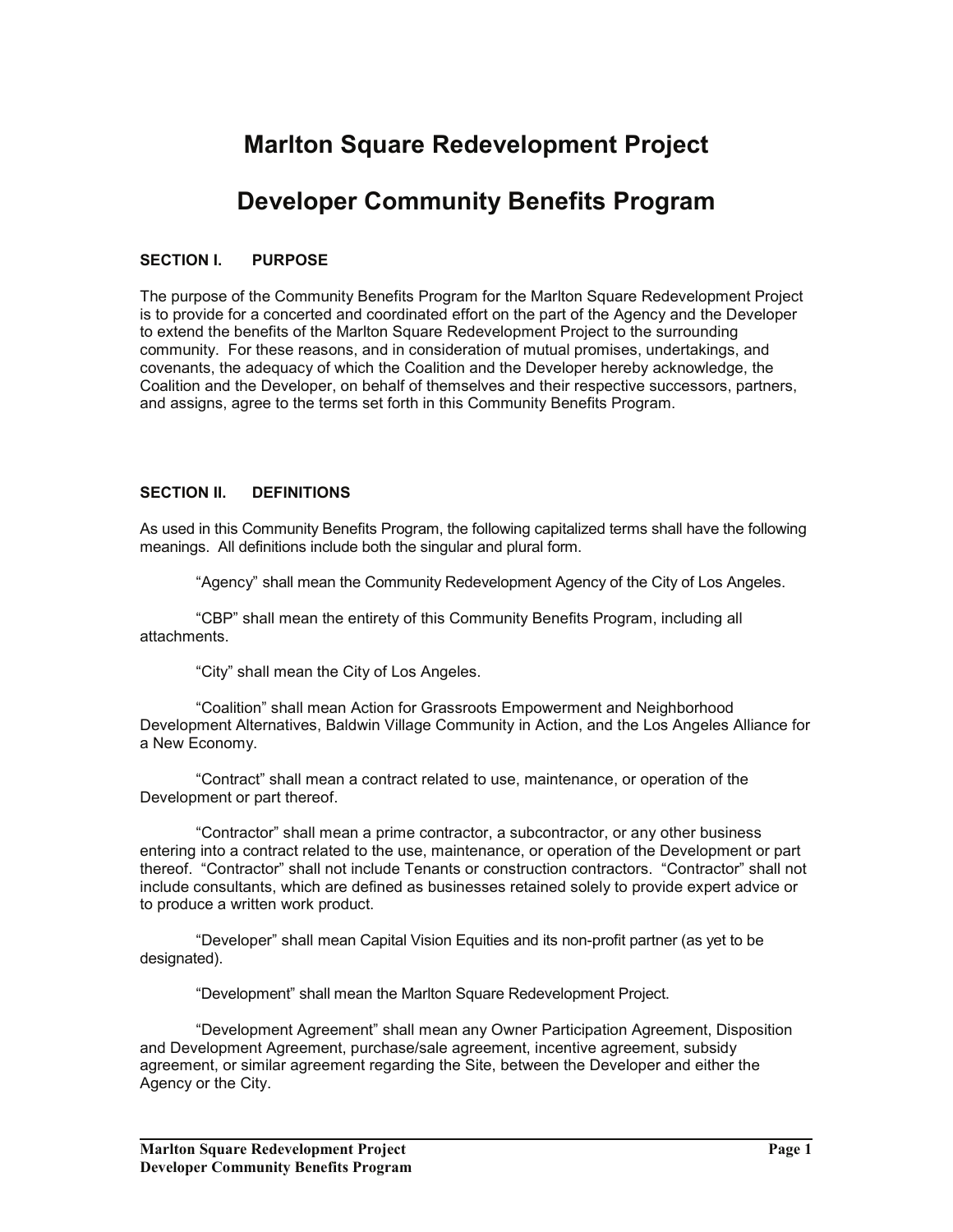"Low-Income Individual" shall mean an individual whose household income is no greater than 80% of the median income for the Standard Metropolitan Statistical Area.

 "Site" shall mean the approximately 22 acres located at the southwest corner of Marlton Avenue and Martin Luther King Jr. Boulevard, otherwise known as Santa Barbara Plaza, in the City of Los Angeles, California, as set forth in Attachment A.

 "Tenant" shall mean any entity that enters into a lease agreement or similar agreement for use of space within the Development. "Tenant" shall not include any individual person whose legal residence is on-Site.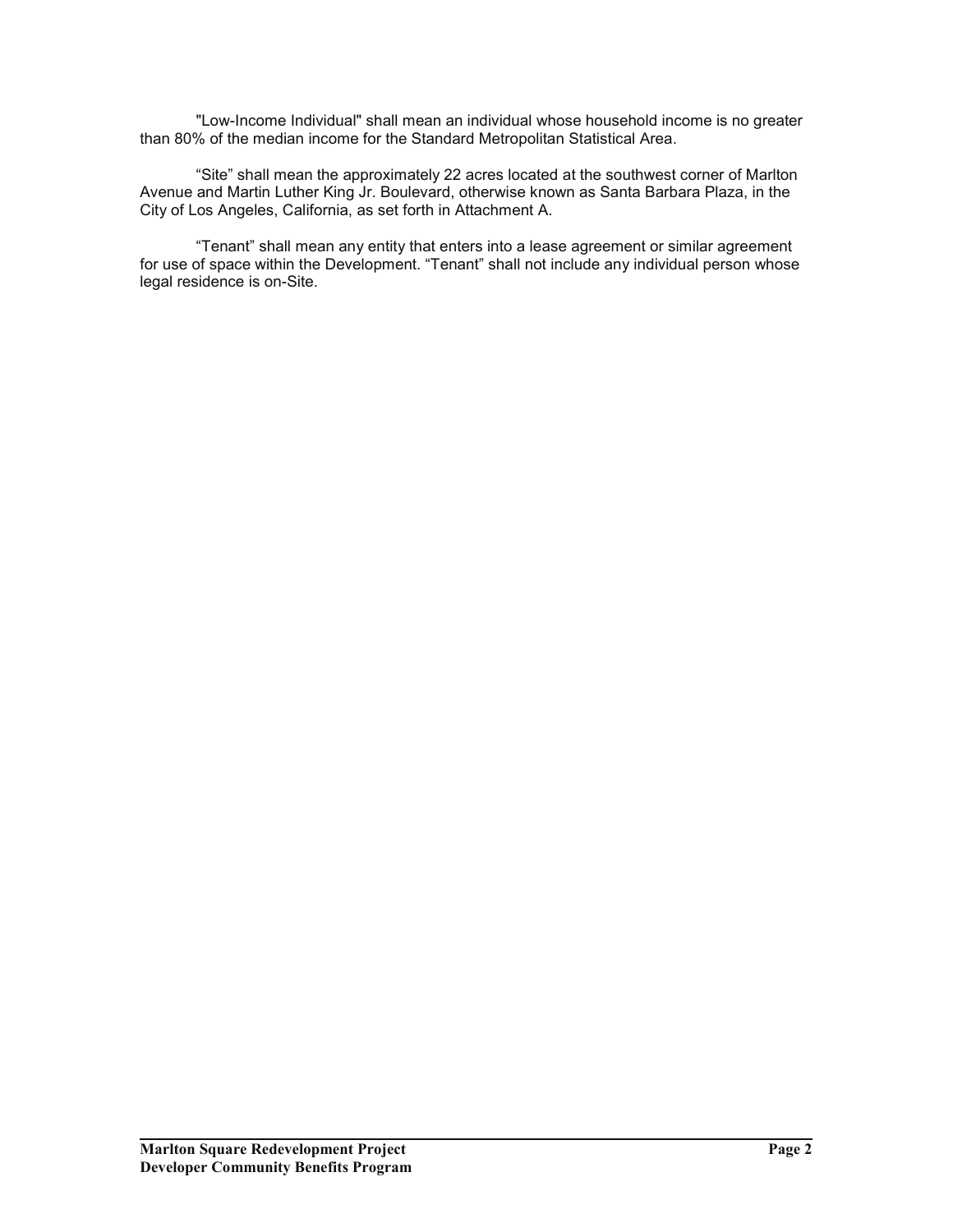### **Section III. COMMUNITY SERVICES FACILITY**

The Developer shall dedicate at least 1.8 acres at the Site for a facility to be used for community services, such as community meetings, recreational opportunities, job training, computer training, social and cultural events, and counseling services. The Developer shall construct a facility for such purposes, which shall comprise at least each square feet of built-out, tenantready space. The facility shall be publicly accessible.

The Developer and Baldwin Village Community in Action shall undertake, and the developer shall fund, a community design process, in which the Developer and Baldwin Village Community in Action shall evaluate, through public and private meetings, community needs and available resources. Results of the community design process shall be jointly assessed by the Developer and Baldwin Village Community in Action. Use of the facility shall be consistent with the results of the community design process.

Services and resources provided at the facility shall be available to residents of the surrounding community. The facility and the services provided therein shall be operated either by nonprofit organizations or by the City.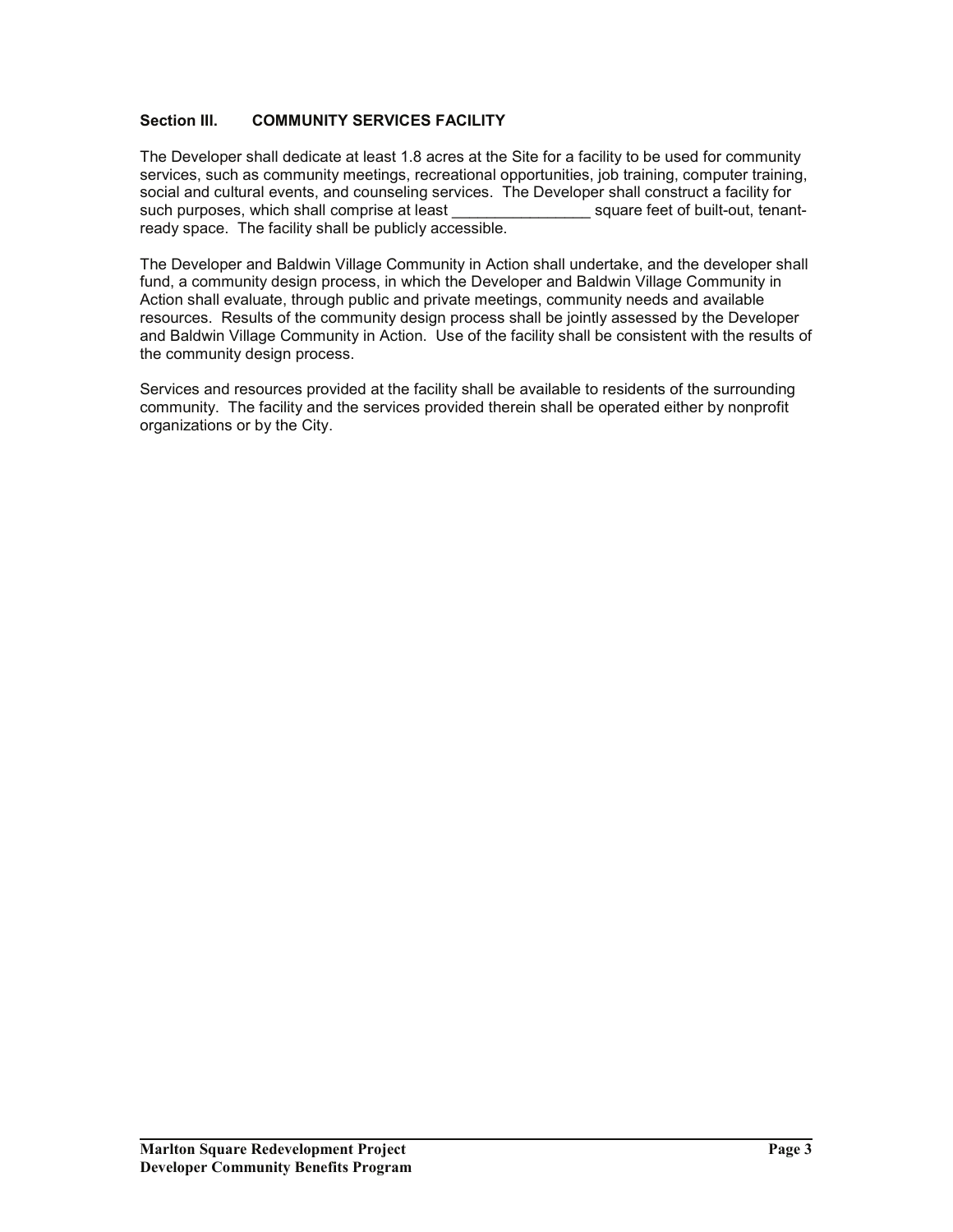### **SECTION IV. FIRST SOURCE HIRING POLICY**

**A. Purpose**. The purpose of this section is to facilitate the employment of Low-Income Individuals in the Marlton Square Redevelopment Project. This section aims to accomplish that goal by establishing a system for prompt referral of targeted Low-Income Individuals to employers as jobs become available. The parties hope that this program will benefit both the community and the employers in the Development.

**B.** First Source Hiring Policy. Through the First Source Hiring Policy, set forth in the "Tenant and Contractor Responsibilities" set forth as Attachment B, qualified Low-Income Individuals will have the opportunity to interview for job openings in the Development. The Developer, Contractors, and Tenants shall participate in the First Source Hiring Policy for all hiring for on-Site jobs. Under this Policy, a First Source Referral System will promptly refer qualified applicants to covered employers for available jobs. The Developer shall designate a liaison for issues related to the First Source Hiring Policy.

**D. First Source Referral System.** The First Source Referral System will maintain contact with job training programs provided by a network of community-based job training organizations. As described in Attachment B, the First Source Referral System will promptly refer qualified applicants to employers. The Developer's First Source liaison will work with the Coalition and City officials to ensure effective implementation of the First Source Hiring Policy through the First Source Referral System. If so requested by the Coalition, the Developer shall provide at least 200 square feet of built-out, publicly accessible space at the Site for use of the First Source Referral System. The Developer may, with 60 days' notice, change the location allocated at the Site for this purpose. If the Developer makes such a change, the Developer will reasonably facilitate the movement of the First Source Referral System between on-Site locations.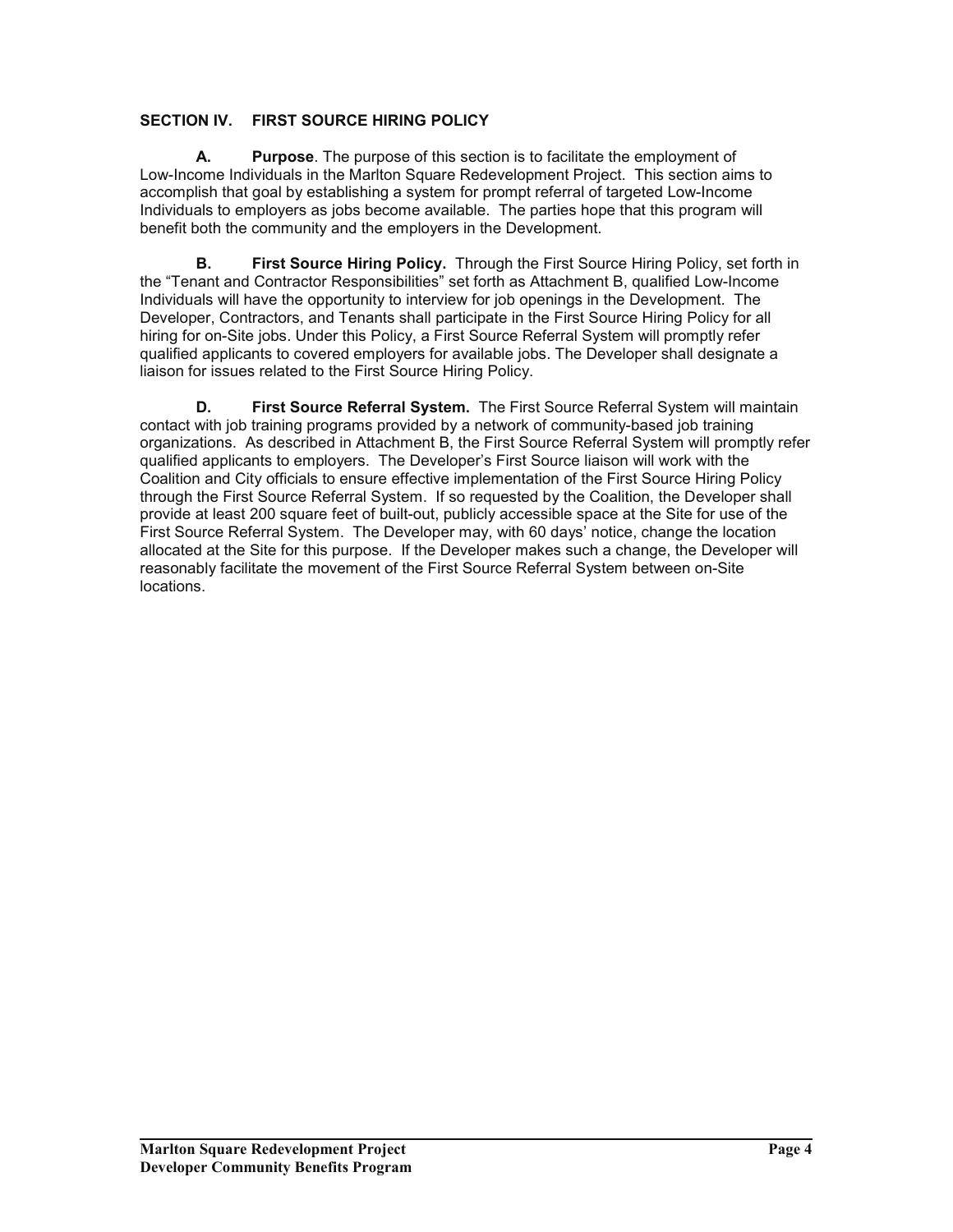### **SECTION V. DEVELOPER COMPLIANCE WITH CITY ORDINANCES**

 **A. Service Contractor Worker Retention.** The Developer and Contractors shall follow the City's Worker Retention Policy as set forth in the Los Angeles Administrative Code, Section 10.36.

**B.** Responsible Contracting. The Developer agrees not to retain as a Contractor or select as a Tenant any business that has been declared not to be a responsible contractor under the City's Contractor Responsibility Program (Los Angeles Administrative Code, Section 10.40), or that has within the past three years been found by a court, an arbitrator, or an administrative agency to be in violation of labor relations, workplace safety, employment discrimination, or other workplace-related laws. The Developer agrees to require prospective Tenants and Contractors to provide information sufficient to enable the Developer to comply with this provision.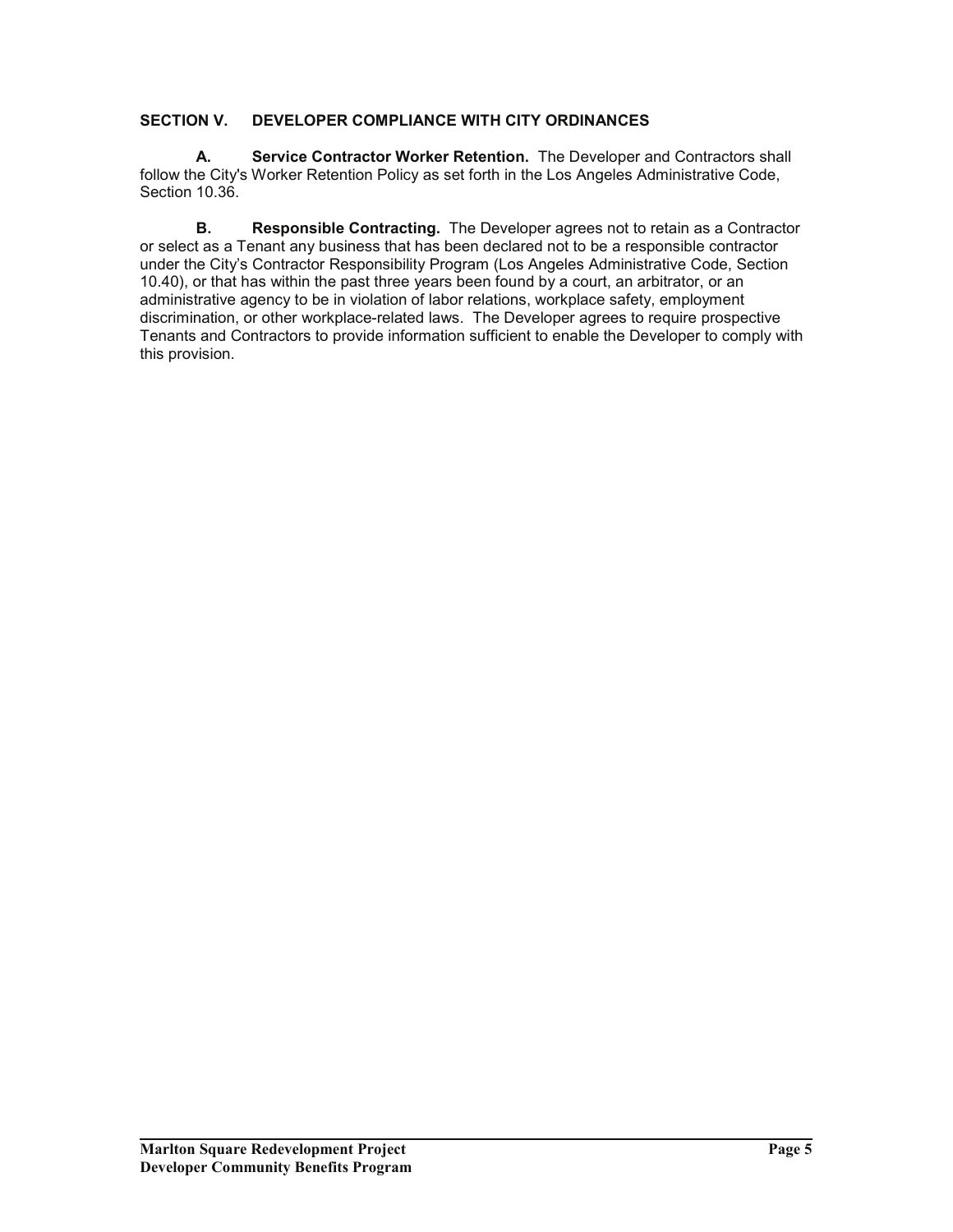### **SECTION VI. LIVING WAGE POLICY.**

### **A. Developer Responsibilities Regarding Living Wages.**

 **1. Compliance With Living Wage Ordinance.** The Developer and Contractors shall comply with substantive provisions of the City's Living Wage Ordinance, set forth in the Los Angeles Administrative Code, Section 10.37.

 **2. Seventy Percent Living Wage Proportion**. The Developer shall make all reasonable efforts to maximize the number of living wage jobs in the Development. The Developer and the Coalition agree that at least 70% of the jobs in the Development will be living wage jobs. The Developer and the Coalition agree that this is a reasonable requirement in light of all of the circumstances. Compliance with this Living Wage Proportion shall be measured each year on January 1, but shall be reported biannually, as described in section VI.A.5, below. In the event that actual performance is less than 70% of the Living Wage Proportion for two consecutive years, Developer shall promptly meet and confer with the Coalition to determine mutually agreeable additional steps which can and will be taken to meet the Living Wage Proportion. Notwithstanding anything to the contrary, Developer's failure to meet the above-mentioned 70% requirement shall not be a breach or default under this agreement or the Development Agreement. However, if the Agency determines in its reasonable discretion that the Developer has not in any two-calendar-year period used reasonable efforts to meet the 70% Living Wage Proportion, then the Agency may assess a penalty of \$10,000 for each such applicable period. This penalty shall be the only liability that Developer shall have regarding the 70% Living Wage Proportion.

 **3. Exemption for Small Businesses.** Developer's responsibilities with regard to the Living Wage Proportion shall not apply to jobs at businesses that employ fewer than ten workers.

 **4. Calculation of Proportion of Living Wage Jobs.** For purposes of determining the percentage of living wage jobs in the Development, the following jobs shall be considered living wage jobs:

- jobs covered by the City's Living Wage Ordinance;
- $\blacksquare$  jobs for which the employee is paid on a salaried basis at least \$16,540 per year if the employee is provided with employer-sponsored health insurance, or \$19,040 per year otherwise (these amounts will be adjusted in concert with cost-of-living adjustments to wages required under the City's Living Wage Ordinance);
- jobs for which the employee is paid at least \$8.27 per hour if the worker is provided with employer-sponsored health insurance, or \$9.52 per hour otherwise (these amounts will be adjusted in concert with cost-of-living adjustments to wages required under the City's Living Wage Ordinance); and
- jobs covered by a collective bargaining agreement.

The percentage of living wage jobs in the Development will be calculated as the number of onsite jobs falling into any of the above four categories, divided by the total number of on-site jobs. No part of this calculation shall take into account jobs covered by the exemption for small businesses, described in section VI.A.3, above. The resulting number will be compared to the Living Wage Proportion to determine whether the Living Wage Proportion has been met.

 **5. Reporting Requirements.** The Developer will provide a bi-annual report to the Agency on the percentage of jobs in the Development that are living wage jobs. The report will contain project-wide data, and, at the discretion of the Developer, may also contain data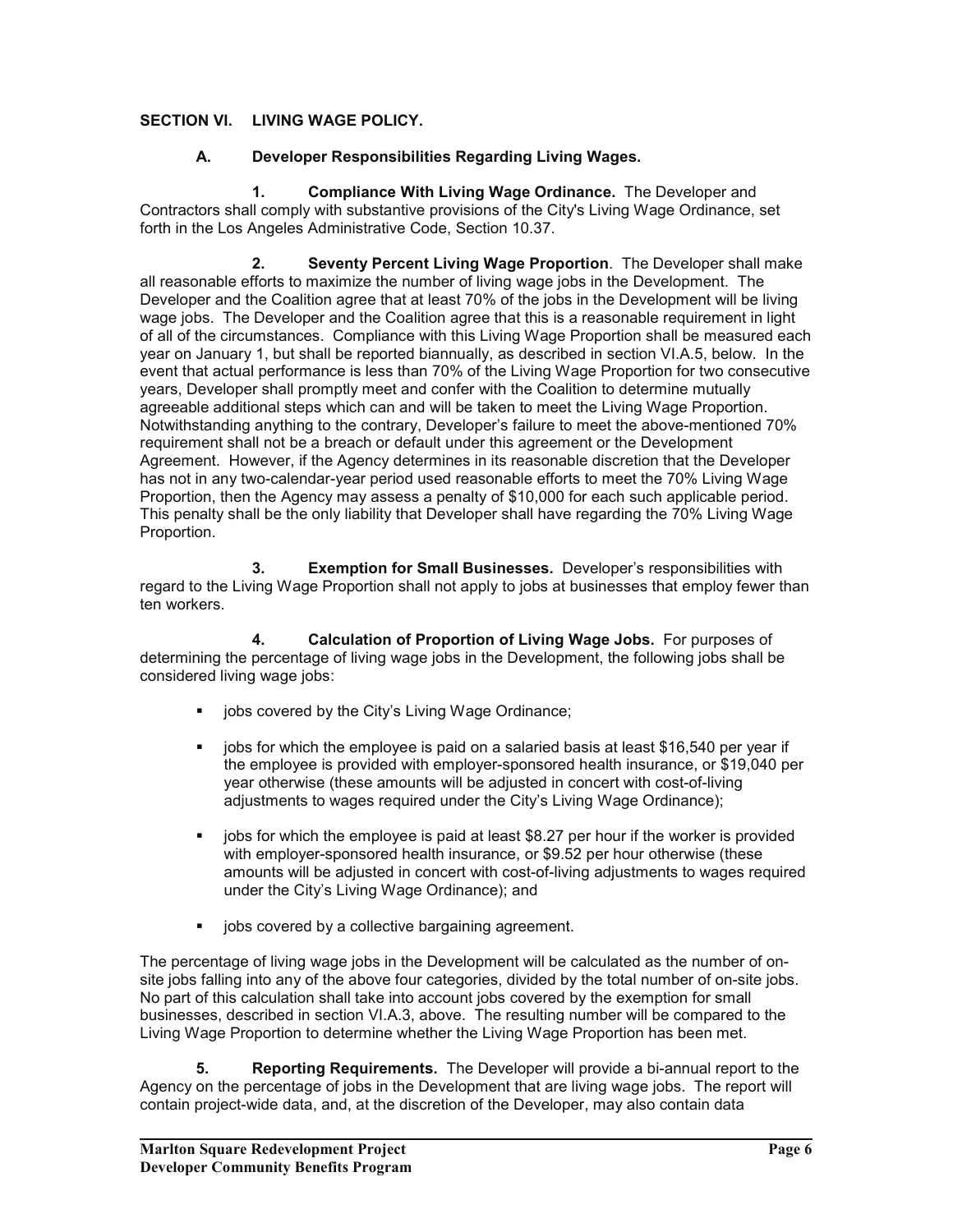regarding particular employers in the Development. Data will only include the number of jobs and the percentage of these jobs that are living wage jobs, as defined in Section VI.A.4, above. If the report indicates that the Living Wage Proportion is not being met, the Developer will include as part of the report a discussion of the reasons why that is the case. In compiling this report, Developer shall be entitled to rely on information provided by Tenants and Contractors, without responsibility to perform independent investigation. This report shall be filed for any given year or partial year by April 30th of the succeeding year, and shall be made available to the public by the Developer upon request.

# **6. Selection of Tenants.**

 **a. Developer Notifies Coalition Before Selecting Tenants.** At least 30 days before signing any lease agreement or other contract for space within the Development, the Developer shall notify the Coalition that the Developer is considering entering into such lease or contract, shall notify the Coalition of the identity of the prospective Tenant, and shall, if the Coalition so requests, meet and confer with the Coalition regarding the prospective Tenant's impact on the 70% Living Wage Proportion. If exigent circumstances so require, notice may be given less than 30 days prior to signing such a lease agreement or other contract; however, in such cases the Developer shall, at the earliest date reasonably possible, give the Coalition notice of the identity of the prospective Tenant, and, if the Coalition requests a meeting, the meeting shall occur on the earliest date reasonably possible and shall in any event occur prior to the signing of the lease agreement or other contract.

 **b. Coalition Meeting with Prospective Tenants**. At least 20 days before signing a lease agreement or other contract for space within the Development, the Developer will arrange and attend a meeting between the Coalition and the prospective Tenant, if the Coalition so requests. Before any such meeting, the Coalition will request and be available for a meeting to confer with the Developer under Section VI.A.6.a, above. At a subsequent meeting with a prospective Tenant under this Section VI.A.6.b, the Coalition and the Developer will discuss with the prospective Tenant the availability of any City- or Agency-sponsored living wage incentive programs and any City- or Agency-supported health insurance programs for living wage employers. At such a meeting, the Developer will assist the Coalition in encouraging payment of a living wage and participation in any such programs. If exigent circumstances so require, such a meeting may occur less than 20 days prior to the signing of a lease agreement; however, in such cases the meeting shall be scheduled to occur on the earliest date reasonably possible and shall in any event occur prior to the signing of the lease agreement or other contract.

 **c. Consideration of Impact on Living Wage Proportion.** When choosing between prospective Tenants for a particular space within the Development, the Developer will reasonably take into account as a substantial factor each prospective Tenant's potential impact on achievement of the Living Wage Proportion. The Developer will explore with prospective Tenants the availability of any City- or Agency-sponsored living wage incentive programs and any City- or Agency-supported health insurance programs for living wage employers. The Coalition shall assist the Developer in preparing a description of such programs in a simple and accessible written format suitable for presentation to prospective Tenants.

 **d. Living Wage Incentive Program.** The City and the Agency are considering development of various incentive programs, under which certain employers that pay living wages may receive benefits of substantial economic value. The Coalition, working collaboratively with the Developer, shall seek funding from governmental and private sources to support the incentives and benefits provided in City- and Agency-supported living wage incentive programs. The Developer and the Coalition will assist Tenants and prospective Tenants in accessing such programs, as described in section VI.A, above.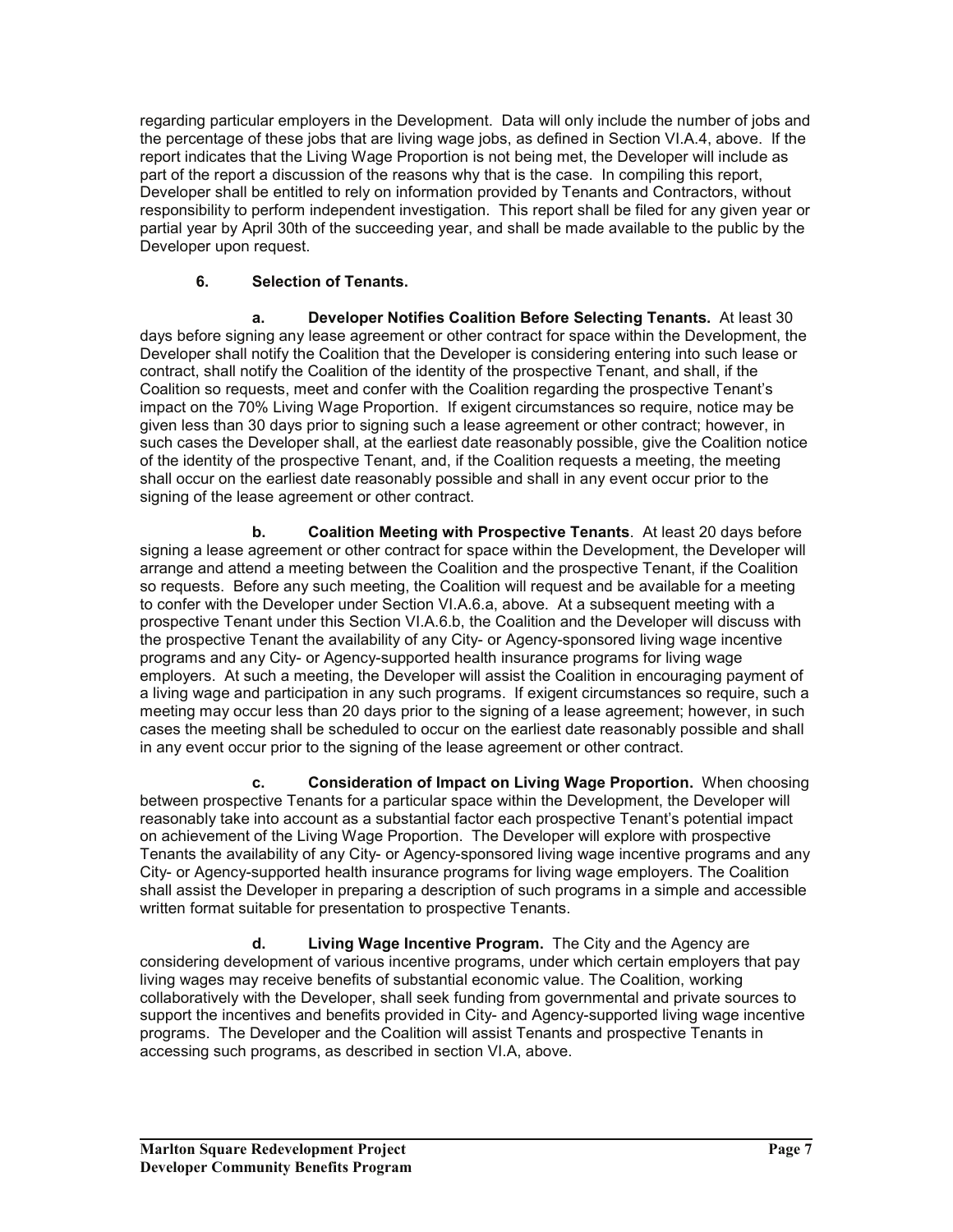### **SECTION VII. IMPLEMENTATION OF COMMUNITY BENEFITS PROGRAM.**

The Developer and the Agency will continue to meet with community-based organizations, affected parties, and the Coalition in a good-faith effort to develop strategies for implementation of the policies and programs set forth in this Community Benefits Program.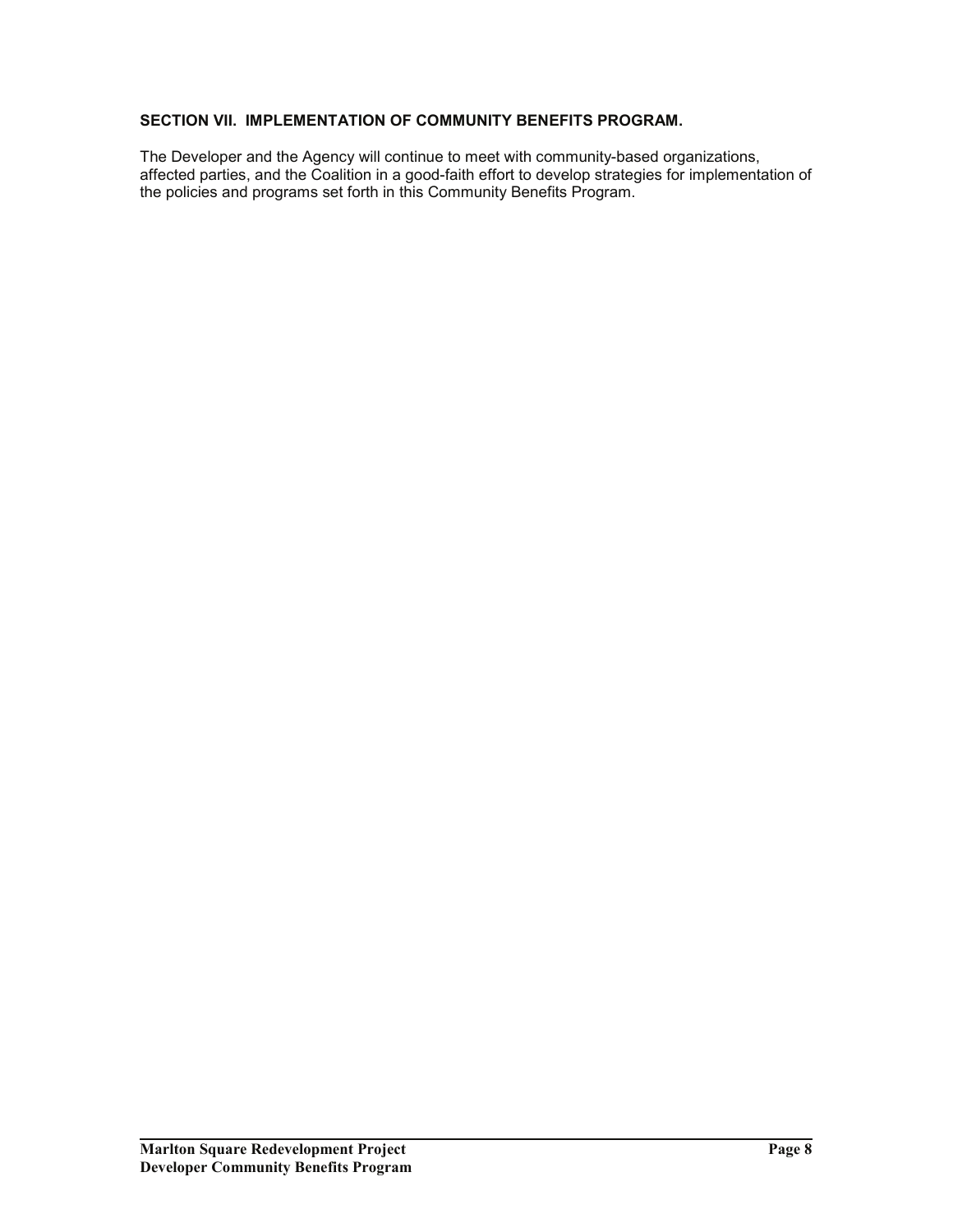### **SECTION VIII. MISCELLANEOUS LEGAL PROVISIONS.**

### **A. Inclusion of CBP, in Leases, Contracts, Purchase Agreements, and CC&Rs.**

 **1. Lease Agreements and Contracts.** The Developer shall not execute any Contract, or any lease agreement or similar agreement related to the rental, lease, or occupancy of the entirety of or any portion of the Site, unless the entirety Attachment B, "Tenant and Contractor Responsibilities," is included as a material term of the Contract or lease agreement in question.

 **2. Purchase Agreements.** The Developer shall not execute any deed conveying title to the entirety of or any portion of the Site, unless (i) the Developer and the entity receiving title have executed a purchase agreement governing conveyance of title, and (ii) under that purchase agreement, the entity receiving title assumes as binding legal obligations all responsibilities of the Developer under this CBP.

 **3. Developer Assurance Regarding Preexisting Contracts.** Developer warrants and represents that as of the date of mutual execution of this CBP, it has executed no lease agreement, contract, or purchase agreement that would violate any provision of this Section VIII.A had it been executed after the date of mutual execution of this CBP.

 **4. Release of Developer's Liability.** The Developer shall have no liability for any breach of this CBP by (i) a Tenant, if the Developer has fully complied with this Section VIII.A with regard to that Tenant; (ii) a successor owner, if the Developer has fully complied with this Section VIII.A with regard to that successor owner; or (iii) a Contractor, if the Developer has complied with this Section VIII.A with regard to that Contractor.

 **B. Compliance with State and Federal Law.** This CBP shall only be enforced to the extent that it is consistent with the laws of the State of California and the United States. If any provision of this CBP is held by a court of law to be in conflict with state or federal law, the applicable law shall prevail over the terms of this CBP, and the conflicting provisions of this CBP shall not be enforceable.

**C. Severability Clause.** If any term, provision, covenant, or condition of this CBP is held by a court of competent jurisdiction to be invalid, void, or unenforceable, the remainder of the provisions shall continue in full force and effect.

**D. Binding on Successors.** This CBP shall be binding upon and inure to the benefit of the successors in interest, transferees, assigns, present and future partners, subsidiary corporations, affiliates, agents, representatives, heirs, and administrators of each of the parties hereto. Any reference in this CBP to a party shall be deemed to apply to any successor in interest, transferee, assign, present or future partner, subsidiary corporation, affiliate, agent, representative, heir, or administrator of such party.

**E. Intended Beneficiaries.** The City, the Agency, and the Coalition are intended third-party beneficiaries of contracts and other agreements which incorporate this CBP, with regard to the terms and provisions of this CBP. The City, the Agency and the Coalition shall each independently have the right to enforce the provisions of this CBP against all parties incorporating this CBP into contracts or other agreements.

**F. Material Terms and Inclusion in Development Agreements.** Developer agrees to use its best efforts to include this CBP as a material term of any and all Development Agreements. All provisions of this CBP are material terms of any deed, lease, or contract in which it is included.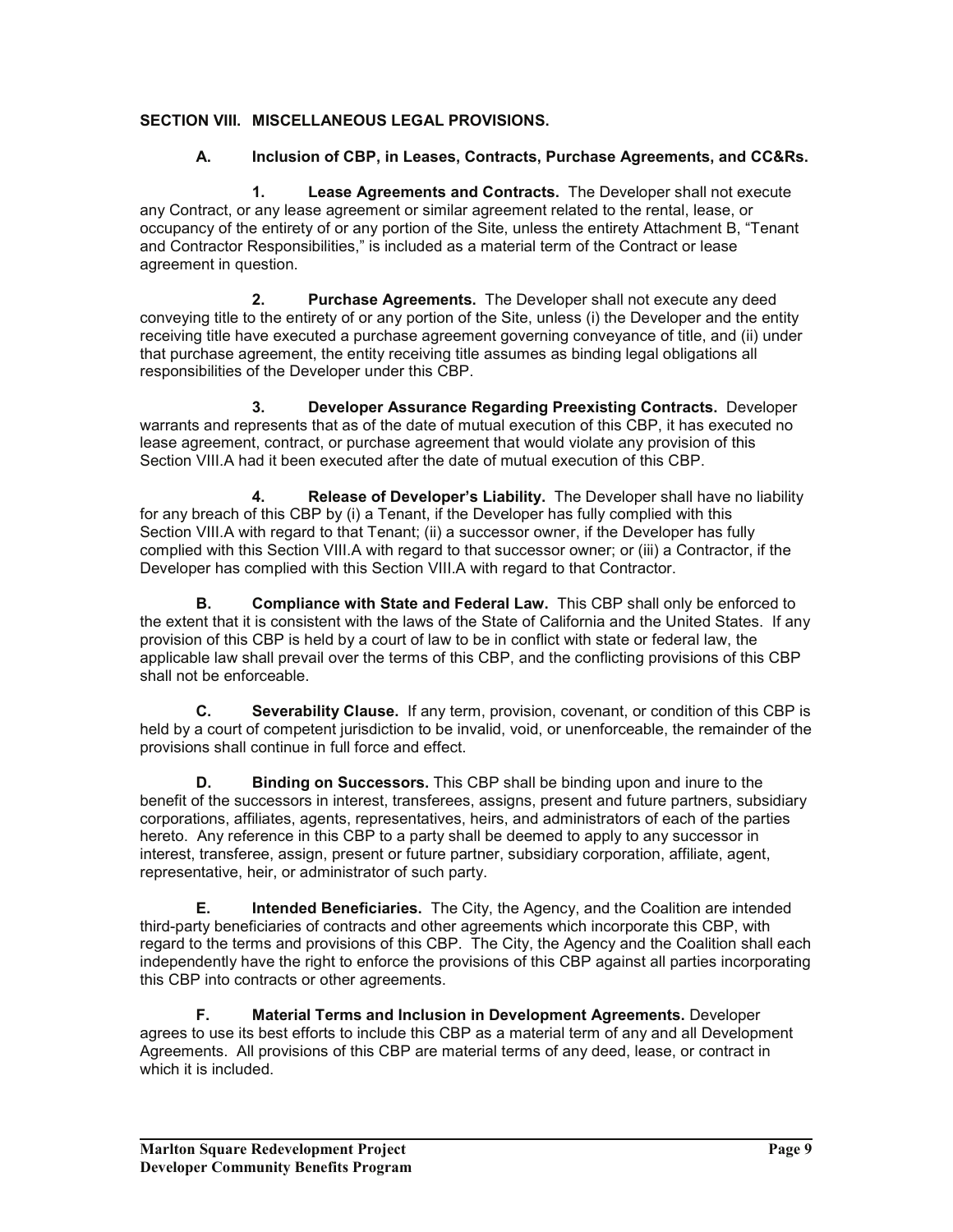**G. Covenants Run with Land.** The provisions of this CBP are covenants that run with the land and bind all grantees, lessees, or other transferees thereto for the benefit of and in favor of the City, the Agency and the Coalition.

**H. Term.** This CBP shall become effective on the date of mutual execution of this CBP and shall terminate upon the later of the following two dates: (1) the date on which the Developer has fully reimbursed or repaid the City and Agency for all subsidies or loans related to the Development and received by the Developer; or (2) the date five years from the issuance of any certificate of occupancy or similar permit for the Site subsequent to construction related to the Development. Upon termination of the effectiveness of this CBP as described in this section, all entities with responsibilities under this CBP shall have no further responsibilities. The termination date shall be uniform with regard to all entities with responsibilities under this CBP.

 **I. Correspondence.** All correspondence shall be in writing and shall be addressed to the affected parties at the addresses set forth below. A party may change its address by giving notice in compliance with this subsection VIII.I. The addresses of the parties are:

a. If to Developer:

 Attn: Christopher Hammond Capital Vision Equities 854 West Adams Boulevard Los Angeles, CA 90007

b. If to Coalition:

 Madeline Janis-Aparicio Los Angeles Alliance for a New Economy 548 South Spring Street, Suite 630 Los Angeles, CA 90013

with a copy to:

Julian Gross Attorney at Law Post Office Box 460309 San Francisco, CA 94146

**J.** Waiver. The waiver of any provision or term of this CBP shall not be deemed as a waiver of any other provision or term of this CBP. The mere passage of time, or failure to act upon a breach, shall not be deemed as a waiver of any provision or term of this CBP.

 **K. Construction.** Each of the parties has been represented by counsel in the negotiation and drafting of this CBP. Accordingly, this CBP shall not be strictly construed against any party, and the rule of construction that any ambiguities be resolved against the drafting party shall not apply to this CBP.

 **L. Entire Agreement.** This CBP contains the entire agreement between the parties and supersedes any prior agreements, whether written or oral.

 **M. Amendments.** This CBP may not be altered, amended or modified, except by an instrument in writing signed by the parties.

 **N. Authority of Signatories.** The individuals executing this CBP represent and warrant that they have the authority to sign on behalf of the respective parties.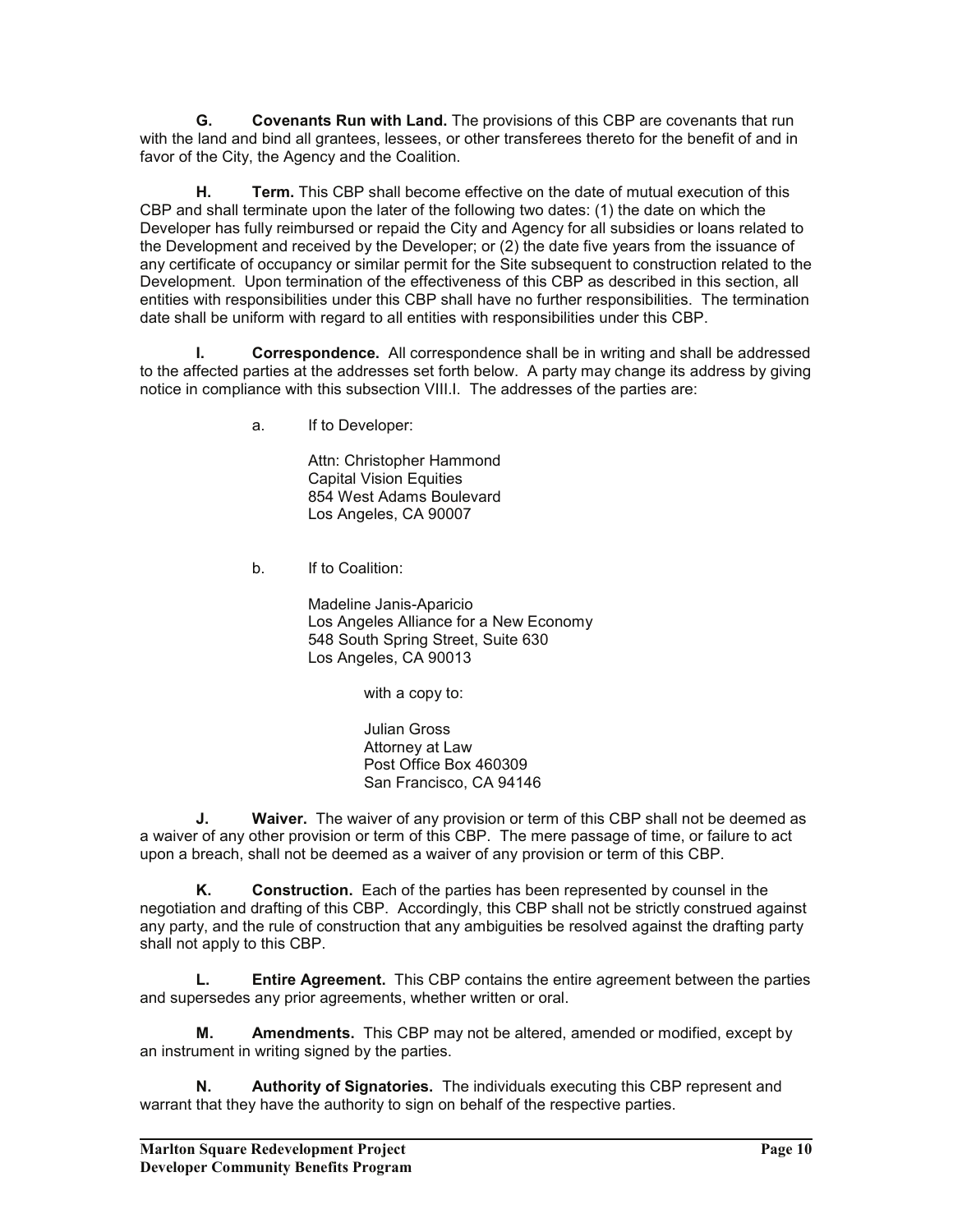**O. Cooperation**. From and after the date of mutual execution of this CBP, the Coalition shall not make statements in the media, in public forums, to public officials or their staffs, or to community groups or other organizations, opposing land sales or approvals related to the Marlton Square Development Project. Notwithstanding the above, the Coalition may publicly support the inclusion of this CBP into a Development Agreement. Obligations of the Coalition under this Section VIII.P shall be obligations only of Coalition member organizations signing this CBP, and of individuals who are paid staff members or members of the Board of Directors of such organizations when such individuals are speaking or acting in the capacity of members of such organizations.

**P. Estoppel Certificate.** The Developer may at any time request from the Coalition an estoppel certificate pertaining to any provision of this CBP that the Developer reasonably believes has been satisfied. Such request shall be in writing and shall be sent by U.S. Mail as described in Section VIII.I ("Correspondence"). Such request shall identify with particularity the provision or provisions that the Developer believes has been satisfied. If the Developer has not received a response from the Coalition in writing within twenty days of having sent the request, the Developer shall notify by telephone the Executive Director of the Los Angeles Alliance for a New Economy (213-486-9880) that a request for an estoppel certificate has been sent. If the Coalition has not responded in writing to the request within 30 days of the Coalition's receipt of the original request, the provision or provisions of the CBP to which the request pertained shall be deemed to have been satisfied by the Developer. The Coalition will not unreasonably withhold or delay provision of a written estoppel certificate.

| Dated: _______________________ | <b>Capital Vision Equities</b>                                                                                               |
|--------------------------------|------------------------------------------------------------------------------------------------------------------------------|
|                                | By:<br><u> 1999 - Johann Harry Harry Harry Harry Harry Harry Harry Harry Harry Harry Harry Harry Harry Harry Harry Harry</u> |
|                                | Action for Grassroots Empowerment and Neighborhood<br>Development Alternatives.                                              |
|                                | By:<br><u> 1999 - Johann Harry Harry Harry Harry Harry Harry Harry Harry Harry Harry Harry Harry Harry Harry Harry Harry</u> |
|                                | Baldwin Village Community in Action                                                                                          |
|                                | By:<br><u> 1999 - Johann Harry Harry Harry Harry Harry Harry Harry Harry Harry Harry Harry Harry Harry Harry Harry Harry</u> |
|                                | Los Angeles Alliance for a New Economy                                                                                       |
|                                | By:<br>Madeline Janis-Aparicio<br><b>Executive Director</b>                                                                  |

IN WITNESS WHEREOF, the parties hereto caused this Community Benefits Program to be duly executed by their respective authorized officers.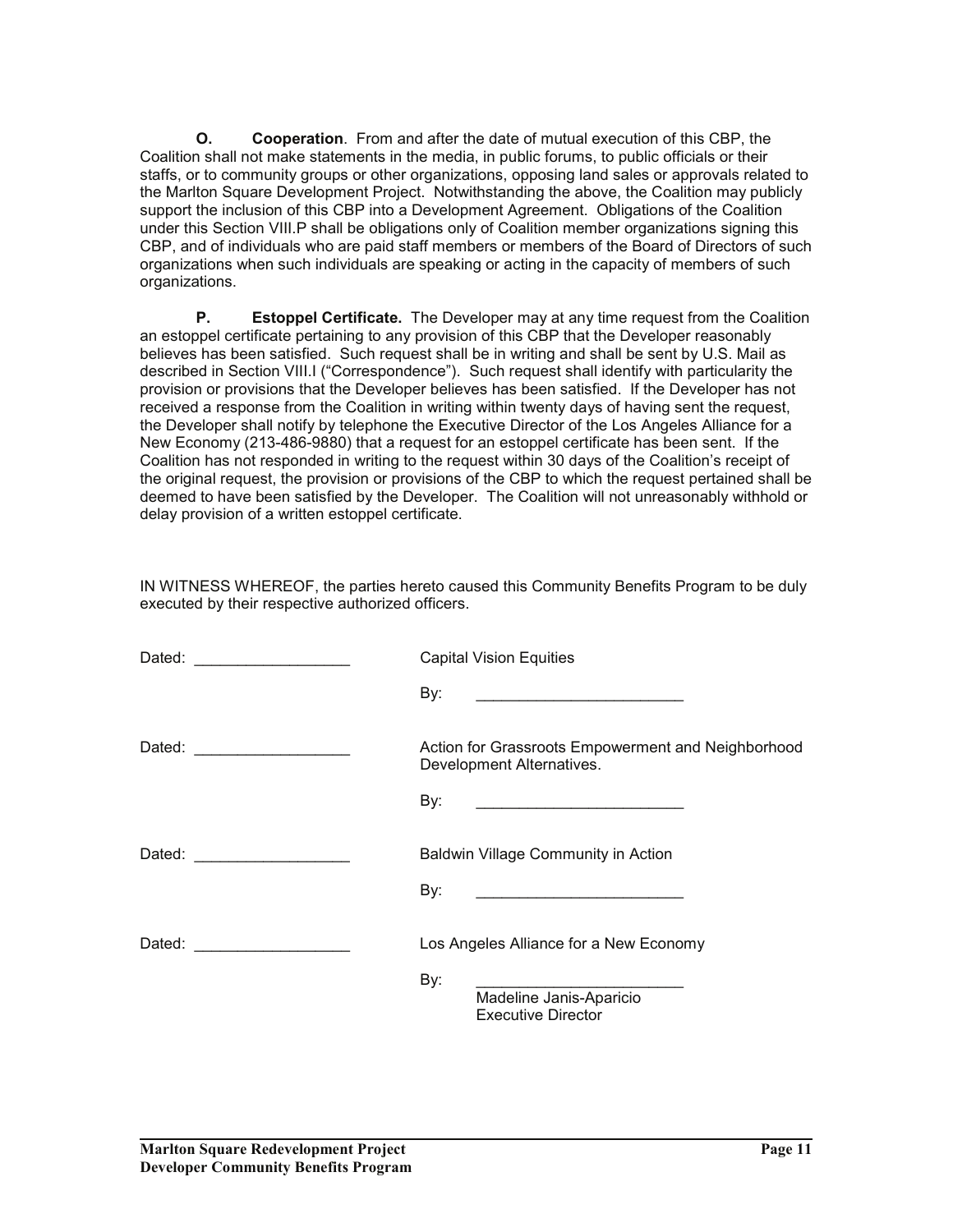# **Tenant and Contractor Responsibilities**   $\frac{1}{2}$

# **Marlton Square Redevelopment Project**

# **Community Benefits Program**

### **SECTION I. PURPOSE.**

The purpose of the Community Benefits Program for the Marlton Square Redevelopment Project is to provide for a concerted and coordinated effort to extend the benefits of the Marlton Square Redevelopment Project to the surrounding community. This document sets forth the responsibilities of tenants and contractors in the Marlton Square Redevelopment Project, with regard to the Community Benefits Program. The parties hope and intend that fulfillment of these responsibilities will benefit tenants and contractors as well as the surrounding community.

#### **SECTION II. DEFINITIONS.**

As used in this Employer Community Benefits Program, the following capitalized terms shall have the following meanings. All definitions include both the singular and plural form.

"Agency" shall mean the Community Redevelopment Agency of the City of Los Angeles.

"City" shall mean the City of Los Angeles.

 "Coalition" shall mean Action for Grassroots Empowerment and Neighborhood Development Alternatives, Baldwin Village Community in Action, and the Los Angeles Alliance for a New Economy, as represented by the Los Angeles Alliance for a New Economy.

 "Contract" shall mean a contract related to use, maintenance, or operation of the Development or part thereof.

 "Contractor" shall mean a prime contractor, a subcontractor, or any other business entering into a contract related to the use, maintenance, or operation of the Development or part thereof. "Contractor" shall not include Tenants or construction contractors. "Contractor" shall not include consultants, which are defined as businesses retained solely to provide expert advice or to produce a written work product.

 "Covered Job" shall mean any job for which the work site is located on–Site, except for jobs for which hiring procedures are governed by a collective bargaining agreement that conflicts with the First Source Hiring Policy described in this Document.

 "Developer" shall mean Capital Vision Equities and its non-profit partner (as yet to be designated).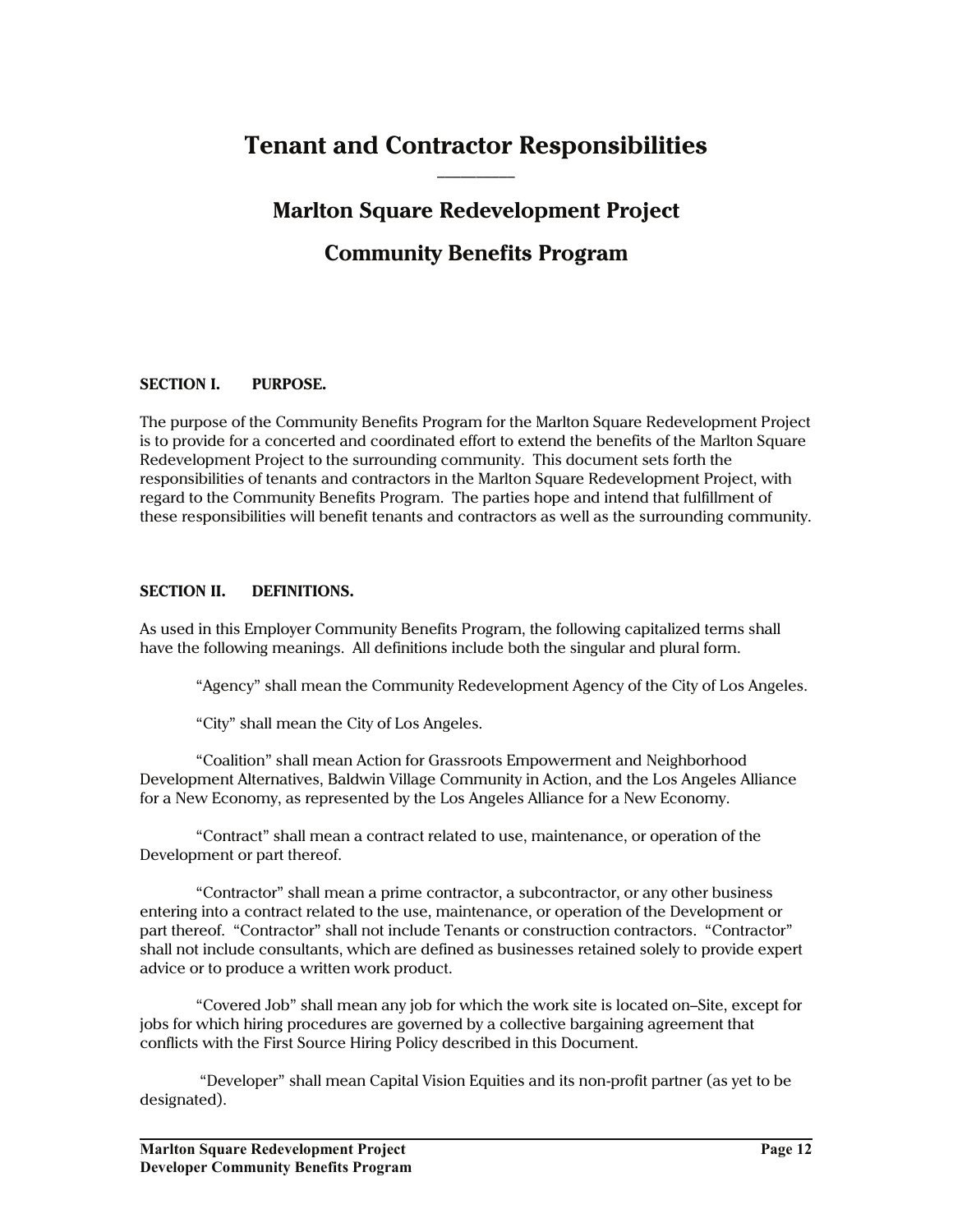"Development" shall mean the Marlton Square Redevelopment Project.

 "Document" shall mean the entirety of this document, the "Tenant and Contractor Responsibilities" for the Marlton Square Redevelopment Project, including any attachments.

 "Employer" shall mean a business or nonprofit corporation that conducts any portion of its operations on-Site. "Employer" includes but is not limited to Tenants, Contractors, and landowners conducting any portion of operations on-Site. "Employer" shall include the Developer.

 "First Source Referral System" shall mean the system developed and operated to implement the First Source Hiring Policy described in this Document, and the organization operating or administering it.

 "Low-Income Individual" shall mean an individual whose household income is no greater than 80% of the median household income for the Primary Metropolitan Statistical Area.

 "Site" shall mean the approximately 22 acres located at the southwest corner of Marlton Avenue and Martin Luther King Jr. Boulevard, otherwise known as Santa Barbara Plaza, in the City of Los Angeles, California, as set forth in Attachment A.

 "Targeted Job Applicants" shall mean job applicants described in Section III.G(3), below, and any applicant referred by the First Source Referral System.

 "Tenant" shall mean any entity that enters into a lease agreement or similar agreement for use of space within the Development. "Tenant" shall not include any individual person whose legal residence is on-Site.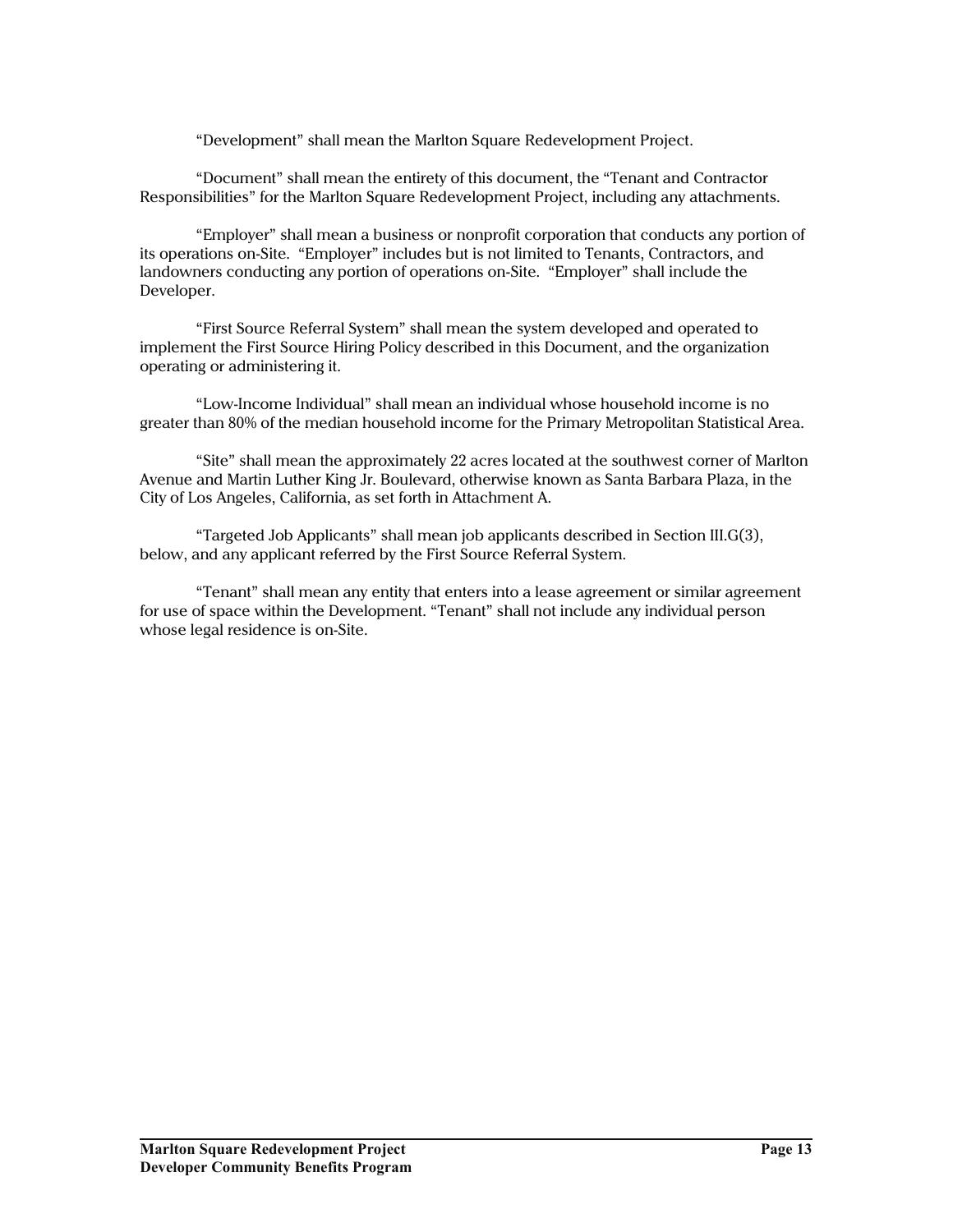### **SECTION III. FIRST SOURCE HIRING POLICY.**

 **A. Purpose.** The purpose of this First Source Hiring Policy is to facilitate the employment of targeted job applicants by employers in the Marlton Square Redevelopment Project. It is a goal of this First Source Hiring Policy that the First Source Referral System contemplated herein will benefit employers in the project by providing, through a non-exclusive referral system. a pool of qualified job applicants.

**B. Coverage.** This First Source Hiring Policy shall apply to hiring by Employers for all Covered Jobs.

 **C. Long-Range Planning.** No later than six months prior to initial hiring for any Covered Job by an Employer, that Employer shall provide to the First Source Referral System the approximate number and type of jobs that will need to be filled and the basic qualifications necessary. An Employer whose first enters into a Contract less than six months prior to initial hiring for Covered Jobs shall provide such information within two weeks of entering into the Contract. Each Employer shall, at the time of provision of information under this Section III.C, designate a liaison for issues related to this First Source Hiring Policy.

### **D. Hiring process.**

 **(1) Notification of job opportunities.** Prior to hiring for any Covered Job, an Employer will notify the First Source Referral System of available job openings and provide a description of job responsibilities and qualifications, including expectations, salary, work schedule, duration of employment, required standard of appearance, and any special requirements (e.g. language skills, drivers' license, etc.). Job qualifications shall be limited to skills directly related to performance of job duties.

 **(2) Referrals.** After receiving a notification under Section III.C.1, above, the First Source Referral System will, as quickly as possible, refer to the Employer Targeted Job Applicants who meet the Employer's qualifications. The First Source Referral System will also, as quickly as possible, provide to the Employer an estimate of the number of qualified applicants it will refer.

### **(3) Hiring.**

 **a.** An Employer may at all times consider applicants referred or recruited through any source.

**b.** When making initial hires for the commencement of an Employer's operations in the Development, Employers occupying at least 5,000 square feet of space on-Site will hire only Targeted Job Applicants for a three-week period following the notification of job opportunities described in Section III.C.1, above.

 **c.** When making initial hires for the commencement of an Employer's operations in the Development, Employers occupying less than 5,000 square feet of space on-Site will hire only Targeted Job Applicants for a two-week period following the notification of job opportunities described in Section III.C.1, above.

 **d.** When making hires after the commencement of operations in the Development, an Employer will hire only Targeted Job Applicants for a five-day period following the notification of job opportunities.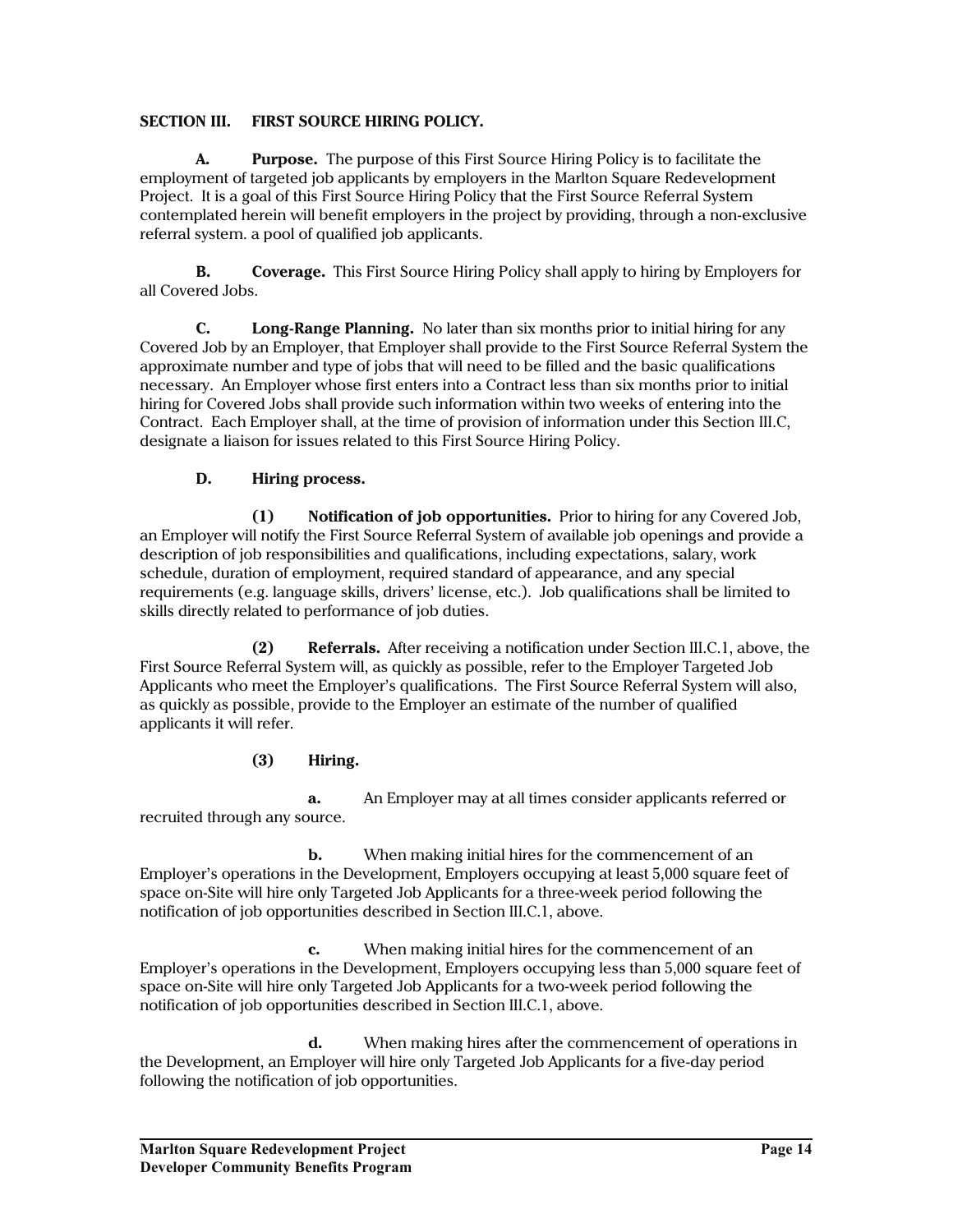**e.** During the periods described in Sections III.D.(3).b-d, above, Employers may hire Targeted Job Applicants recruited or referred through any source. During such periods Employers will use normal hiring practices, including interviews, to consider all applicants referred by the First Source Referral System.

 **f.** After the periods described in Sections III.D.(3).b-d, above, Employers shall make good-faith efforts to hire Targeted Job Applicants, but may hire any applicant recruited or referred through any source.

 **g.** Employers shall promptly inform the First Source Referral System once a Covered Job is filled, whether or not the Employer hired a Targeted Job Applicant for that position.

**E. Goal.** Any Employer who has filled more than 50% of jobs available during a particular six-month period with Targeted Job Applicants (whether referred by the First Source Referral System or not), shall be deemed to be in compliance with this First Source Hiring Policy for all hiring during that six-month period. Any Employer who has complied with remaining provisions of this First Source Hiring Policy is in compliance with this First Source Hiring Policy even it has not met this 50% goal during a particular six-month period.

**F. No Referral Fees.** Employers shall not be required to pay any fee, cost or expense of the First Source Referral System or any potential employees referred to the Employer by the First Source Referral System in connection with such referral.

## **G. Responsibilities of First Source Referral System.**

The First Source Referral System will perform the following functions related to these First Source Hiring requirements:

 **(1)** Receive Employer notification of job openings, promptly initiate recruitment and pre-screening activities, and provide an estimate to Employers of the number of qualified applicants it is likely to refer, as described above.

 **(2)** Coordinate with various job-training centers to facilitate access to a pool of qualified applicants from which to draw referrals.

 **(3)** Screen and refer Targeted Job Applicants according to qualifications and specific selection criteria submitted by Employers. Targeted Job Applicants shall be referred in the following order:

- **First Priority:** individuals whose residence or place of employment has been displaced by the Development.
- **Second Priority:** Low-Income Individuals living within one mile of the Site.
- **Third Priority**: Low-Income Individuals living in census tracts or zip codes throughout the City for which, for more than 80% of the households, household income is no greater than 80% of the median household income for the Primary Metropolitan Statistical Area.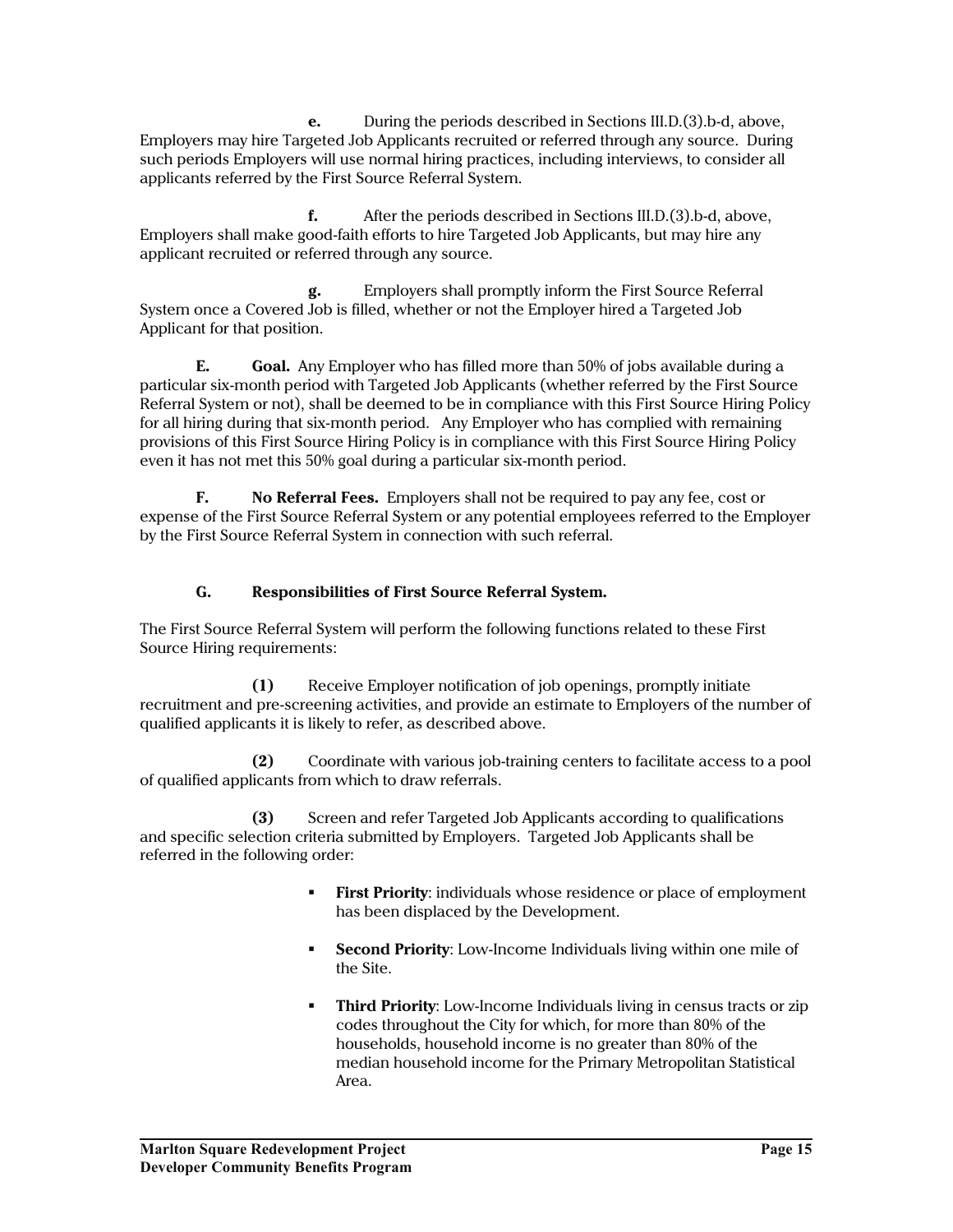**(4)** Maintain contact with Employers with respect to Employers' hiring decisions regarding applicants referred by the First Source Referral System.

 **(5)** Assist Employers with reporting responsibilities as set forth in Section IV.H, by supplying reporting forms and by other reasonable means.

 **(6)** Assist the City, the Agency, and the Coalition in monitoring compliance with this First Source Hiring Policy.

### **H. First Source Hiring Policy Reporting And Recordkeeping Requirements; Meet & Confer**

 **(1) Reports.** During the time that this First Source Hiring Policy is applicable to any Employer, that Employer shall, on a quarterly basis, notify the First Source Referral System of the number, by job classification, of Targeted Job Applicants hired by the Employer during that quarter and the total number of employees hired by the Employer for Covered Jobs during that quarter. The First Source Referral System shall submit annual aggregate reports for all Employers to the Agency, with a copy to the Coalition, detailing the employment of Targeted Job Applicants in the Development.

 **(2) Recordkeeping.** During the time that this First Source Hiring Policy is applicable to any Employer, that Employer shall retain records sufficient to report compliance with these First Source Hiring requirements, including records of notifications sent to the First Source Referral System, referrals from the First Source Referral System, job applications received from any source, number of Targeted Job Applicants hired, and total number of employees hired for Covered Jobs. To the extent allowed by law, and upon reasonable notice, these records shall be made available to the City or the Agency for inspection upon request. Records may be redacted so that individuals are not identified by name and so that information required by law to remain confidential is excluded.

 **(3) Meet & Confer.** If the Coalition, the First Source Referral System, or the City or Agency believes that an Employer is not complying with these First Source Hiring requirements, then the Coalition, the First Source Referral System, the City or Agency, and the Employer shall meet and confer in a good faith attempt to resolve the issue. If the issue is not resolved through the meet and confer process within a 60 days of written notification to the Employer of a potential problem, this First Source Hiring Policy may be enforced as a material term of any agreement into which it has been incorporated.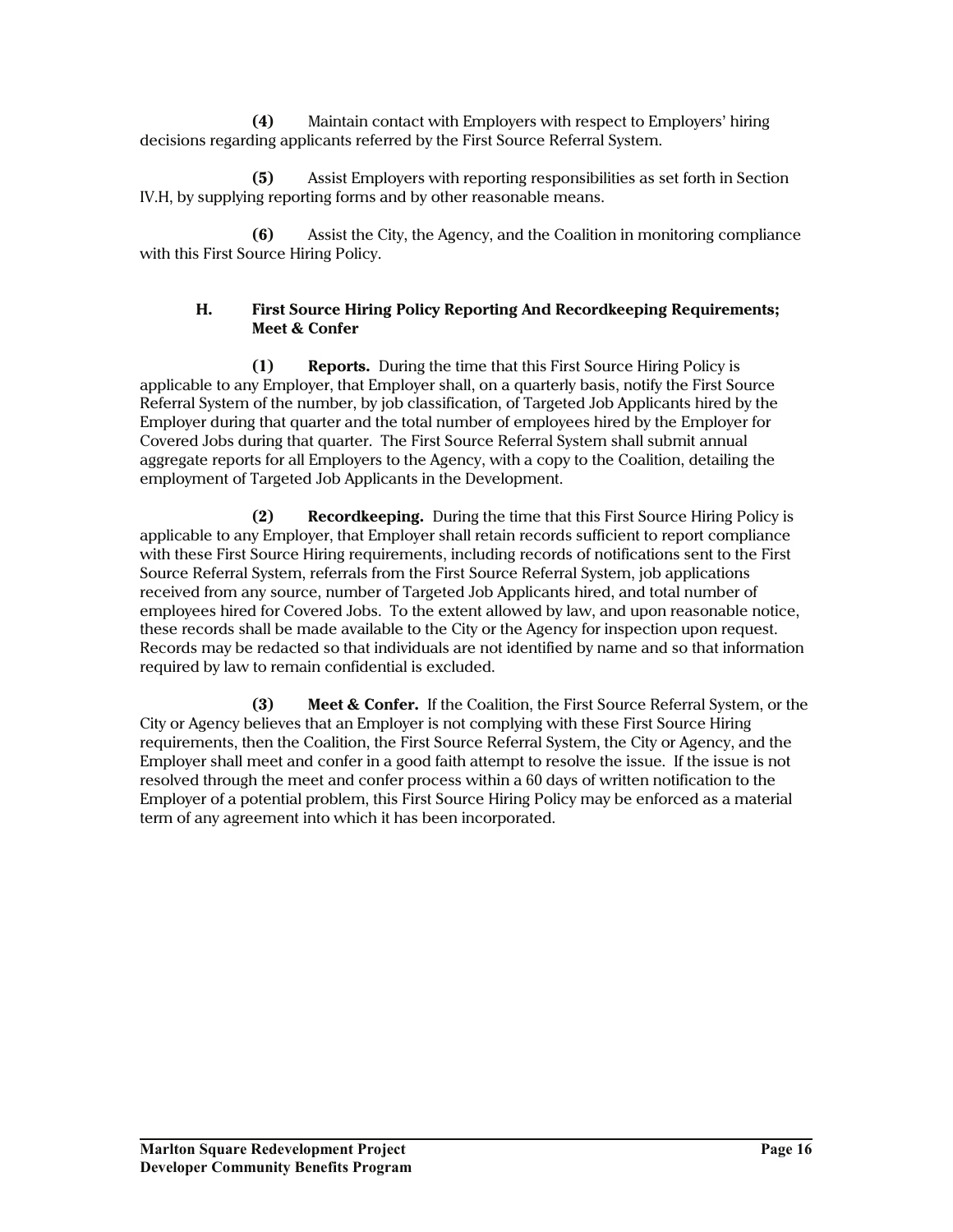### **SECTION IV: WAGE REPORTING REQUIREMENTS FOR TENANTS AND CONTRACTORS.**

 **A. Wage Reporting Requirements.** Each Employer shall annually report to the Developer its number of on-Site jobs, the percentage of these jobs that are living wage jobs, and the percentage of these jobs for which employees are provided health insurance by the Employer. Employers need not include precise salaries in such reports; rather, with regard to wages, Employers need only include the number of jobs and the percentage of these jobs that are living wage jobs, as defined in Section IV.B, below. Such reports shall be given to the Developer for any given year or partial year by January 31st of the succeeding year. Developer may elect to provide the public with data that has been aggregated and does not disclose the identity of specific Employers.

- **B. Definition of Living Wage Jobs.** Living Wage Jobs include the following:
	- **•** jobs covered by the City's Living Wage Ordinance;
	- jobs for which the employee is paid on a salaried basis at least \$16,540 per year if the employee is provided with employer-sponsored health insurance, or \$19,040 per year otherwise (these amounts will be adjusted in concert with cost-of-living adjustments to wages required under the City's Living Wage Ordinance);
	- jobs for which the employee is paid at least \$8.27 per hour if the worker is provided with employer-sponsored health insurance, or \$9.52 per hour otherwise (these amounts will be adjusted in concert with cost-of-living adjustments to wages required under the City's Living Wage Ordinance); and
	- jobs covered by a collective bargaining agreement.

The percentage of living wage jobs for a particular Employer will be calculated as the number of on-Site jobs falling into any of the above four categories, divided by the total number of on-site jobs.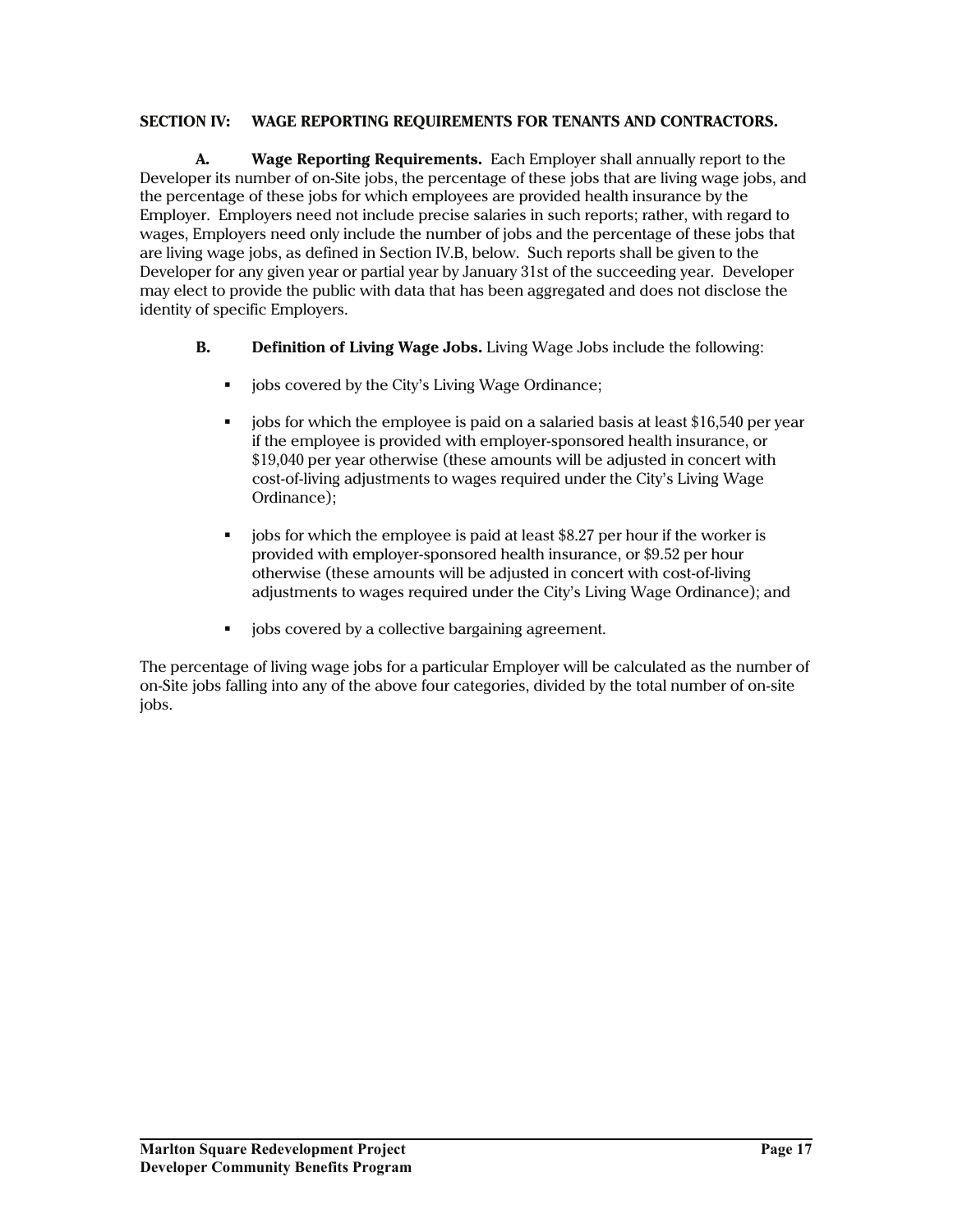#### **SECTION V: LIVING WAGE, WORKER RETENTION, AND RESPONSIBLE CONTRACTING REQUIREMENTS FOR CONTRACTORS.**

 **A. Living Wages.** Contractors shall comply with substantive provisions of the City's Living Wage Ordinance, set forth in the Los Angeles Administrative Code, Section 10.37.

**B. Service Contractor Worker Retention.** Contractors shall comply with substantive provisions of the City's Worker Retention Policy as set forth in the Los Angeles Administrative Code, Section 10.36.

**C. Responsible Contracting.** Contractors agree not to enter into any contract related to the use, maintenance, or operation of the Development or part thereof, with any business that has been declared not to be a responsible contractor under the City's Contractor Responsibility Program (Los Angeles Administrative Code, Section 10.40.), or that has within the past three years been found by a court, an arbitrator, or an administrative agency to be in violation of labor relations, workplace safety, employment discrimination, or other workplacerelated laws. Contractors agree to obtain information sufficient to enable compliance with this provision.